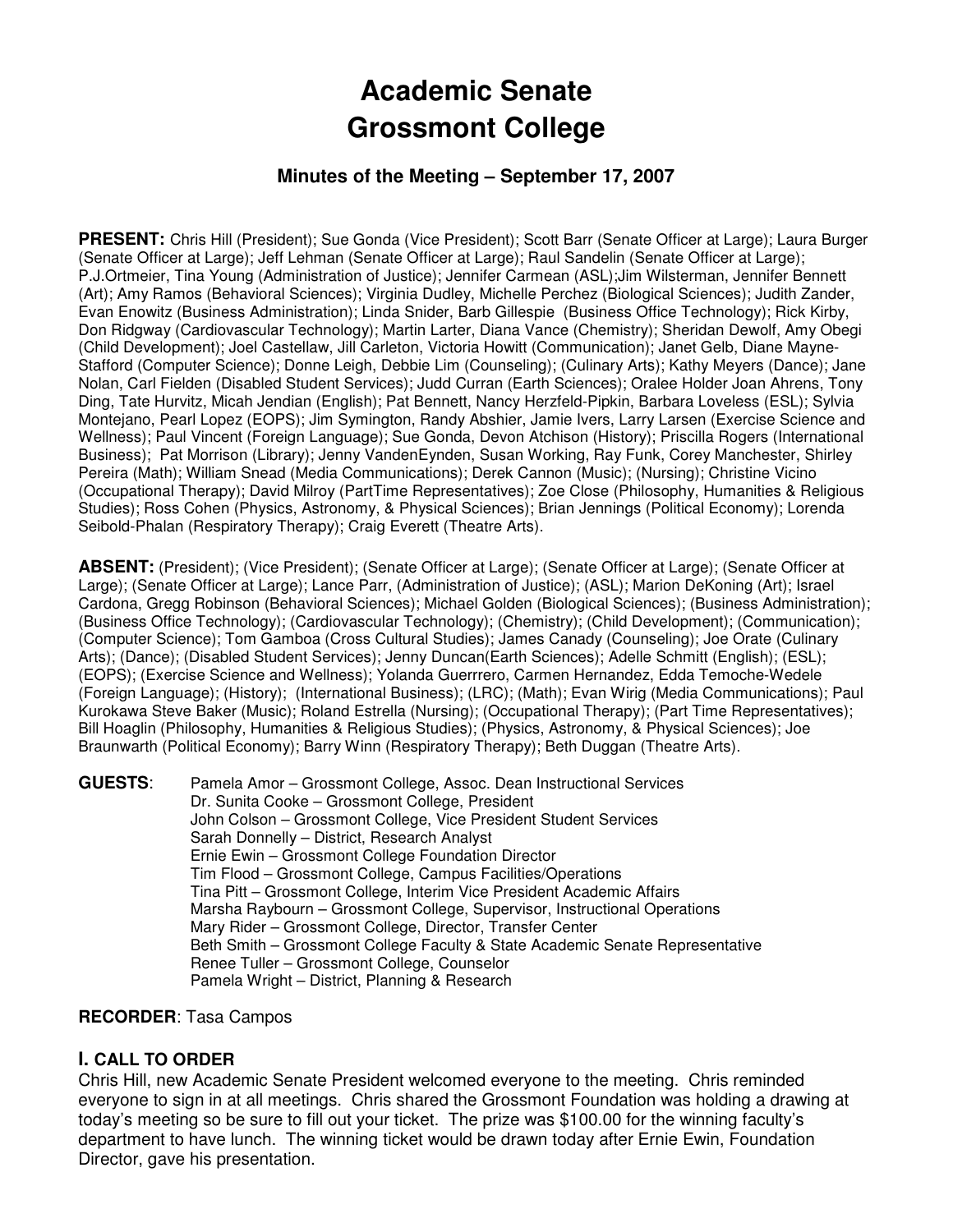## **A. Public Comment**

None

# **B. Approval of Agenda**

A motion was made to approve the day's agenda. M/S/U Nolan/Mayne-Stafford

## **C. Approval of Minutes from May 7, 2007**

A motion was made to approve the minutes from the May 7, 2007 meeting. M/S/U Montejano/Holder

Oralee Holder pointed out some grammar mistakes in the minutes. The changes were noted and the motion was approved.

# **II. PRESIDENT'S REPORT**

# **A. Introductions of New Senate Officers**

Chris again welcomed everyone to the meeting. Since there are so many new faculty representatives on the Senate this semester, Chris suggested an around-the-room introduction. All faculty, Officers, and guests introduced themselves.

The new Senate Officers are:

| President:               | Chris Hill           |
|--------------------------|----------------------|
| <b>Vice President:</b>   | Sue Gonda            |
| Senate Officer at Large: | <b>Scott Barr</b>    |
| Senate Officer at Large: | Laura Burger         |
| Senate Officer at Large: | Jeff Lehman          |
| Senate Officer at Large: | <b>Raul Sandelin</b> |

# **B. Refresher on Senate Procedures**

Chris gave a brief review of some Academic Senate procedures. The following were briefly discussed:

- Times of the meeting and the importance of arriving on time.
- Agenda items have been allotted estimated times of discussion in order to attempt covering all agenda items.
- The Academic Senate follows "The Brown Act" rules.
- A new Parliamentarian is needed. If interested in volunteering, please contact Chris.
- Only Senators are able to vote on motions.
- Please read all distributed information pertaining to the discussion items prior to action at the next meeting.
- The Parliamentarian's decision during a discussion is the final word. If further discussion and review is felt to be required it can occur after the meeting.

If there are any questions or ideas, please contact Chris Hill or any other Senate Officer.

# **C. Parking Update**

Chris welcomed and introduced Tim Flood. Tim gave an electronic report on the upcoming parking situation and parking structure. He discussed the following:

- Parking locations considered.
- Parking structure Rendering.
- Parking Structure Foot Print.
- Parking Structure Construction Phase I
	- $\circ$  Timeline 10/07 12/07
	- $\circ$  Estimated parking loss  $-$  400 spaces.
	- $\circ$  Estimated parking available 600 spaces.
	- o Impact on campus.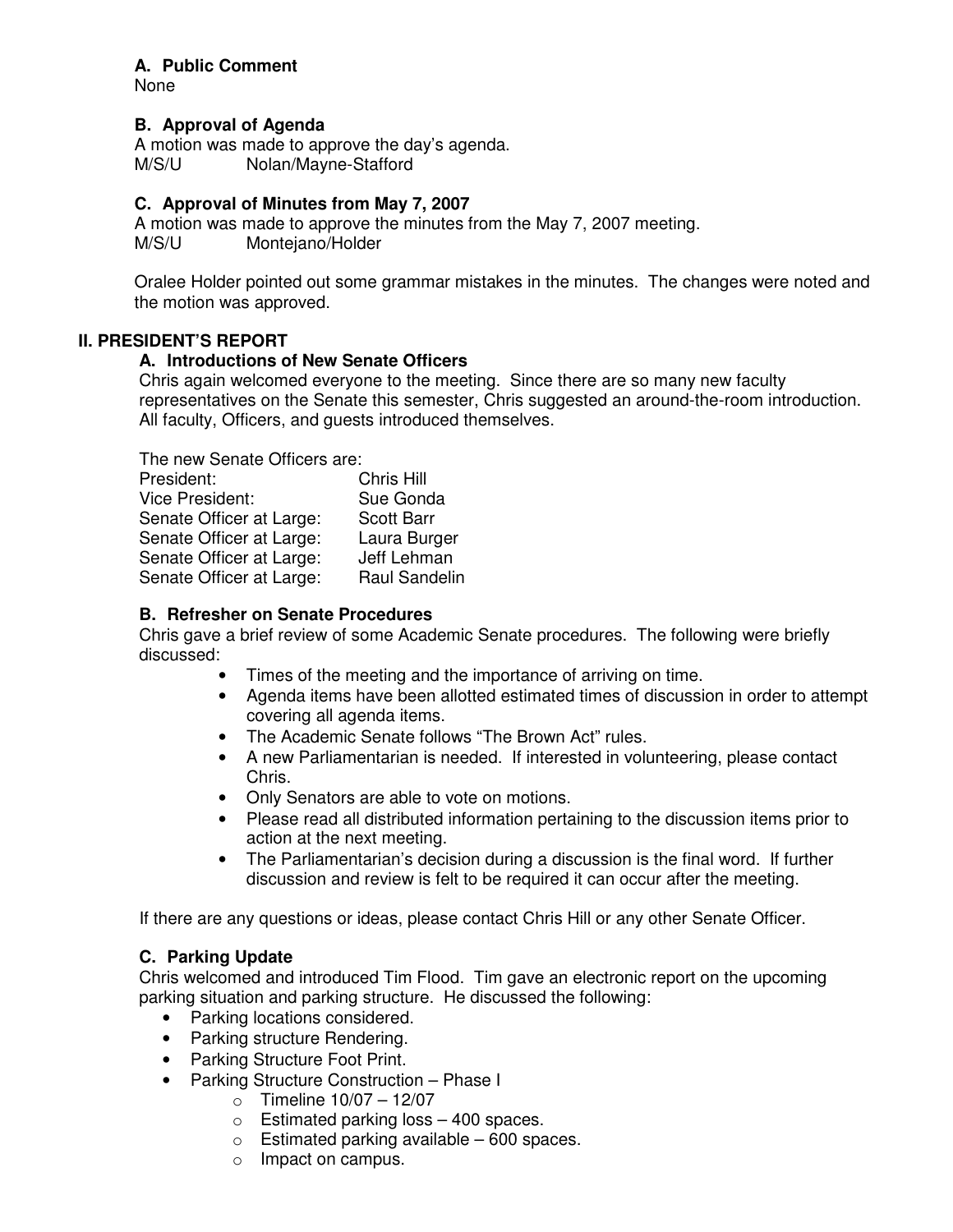- o Staff parking in Lot 5 relocation.
- Parking Structure Construction Phase II
	- $\circ$  Timeline 3/08 12/08
	- $\circ$  Estimated parking loss 812
	- $\circ$  Estimated parking available 218
	- o All staff and full time faculty will be relocated off of campus.
	- o Shuttles will be provided.
	- o Special parking will be designated for part time faculty.
- Storm Water Treatment Installation.
- Utility Infrastructure Corrections.
- Storm Drains, Sewer Line, and Gas Line work.

The group discussed the following concerns and questions:

- Needing more faculty parking spots.
- Pedestrian crossing of new campus road during Phase I.
- Enrollment projections.
- Increasing loads for part time faculty or hiring more full time faculty.
- MTS use.
- Motorbikes and cycles parking availability and bicycles.
- Neighborhood concerns.
- Carpooling benefits.
- Special needs.

Chris thanked Tim for his time and information. She stated information about the parking construction will be posted on the Academic Senate web page by tomorrow afternoon.

## **D. Introduction of New College President**

Chris introduced and welcomed Grossmont College's new President, Dr. Sunita Cooke. President Cooke thanked the Academic Senate for inviting her and stated what a pleasure it was to be here. She commended Grossmont on its commitment to students. Please feel free to contact her with any questions and/or concerns. Chris thanked her for her time.

## **E. Open Nominations for Part Time Rep Election**

Chris stated the nominations for Part Time Representative will open today. She reviewed the election timeline. Volunteers will be needed for the Election Committee.

A motion was made to open the nominations. M/S/U Barr/Montejano The motion passed.

Lee Johnson, part time faculty in the Math Department was nominated. The nominations will remain open until Monday, September 24 at 5:00 p.m. Please send your nominations to Chris. Only part time faculty will be voting during this election.

## **F. Foundation Gala**

Ernie Ewin, Grossmont College Foundation Director, gave a brief review of the Foundation and how the college benefits. He reminded the group of the Walk of Fame Gala on Saturday, October 20. Ernie passed around and discussed the program brochures developed by the Foundation at no cost to the departments on campus. If interested in having a brochure developed for your department, please contact the GC Foundation.

Ernie requested Dr. Cooke come up and draw the winning ticket for the raffle. The winner was Jim Symington in Exercise Science and Wellness.